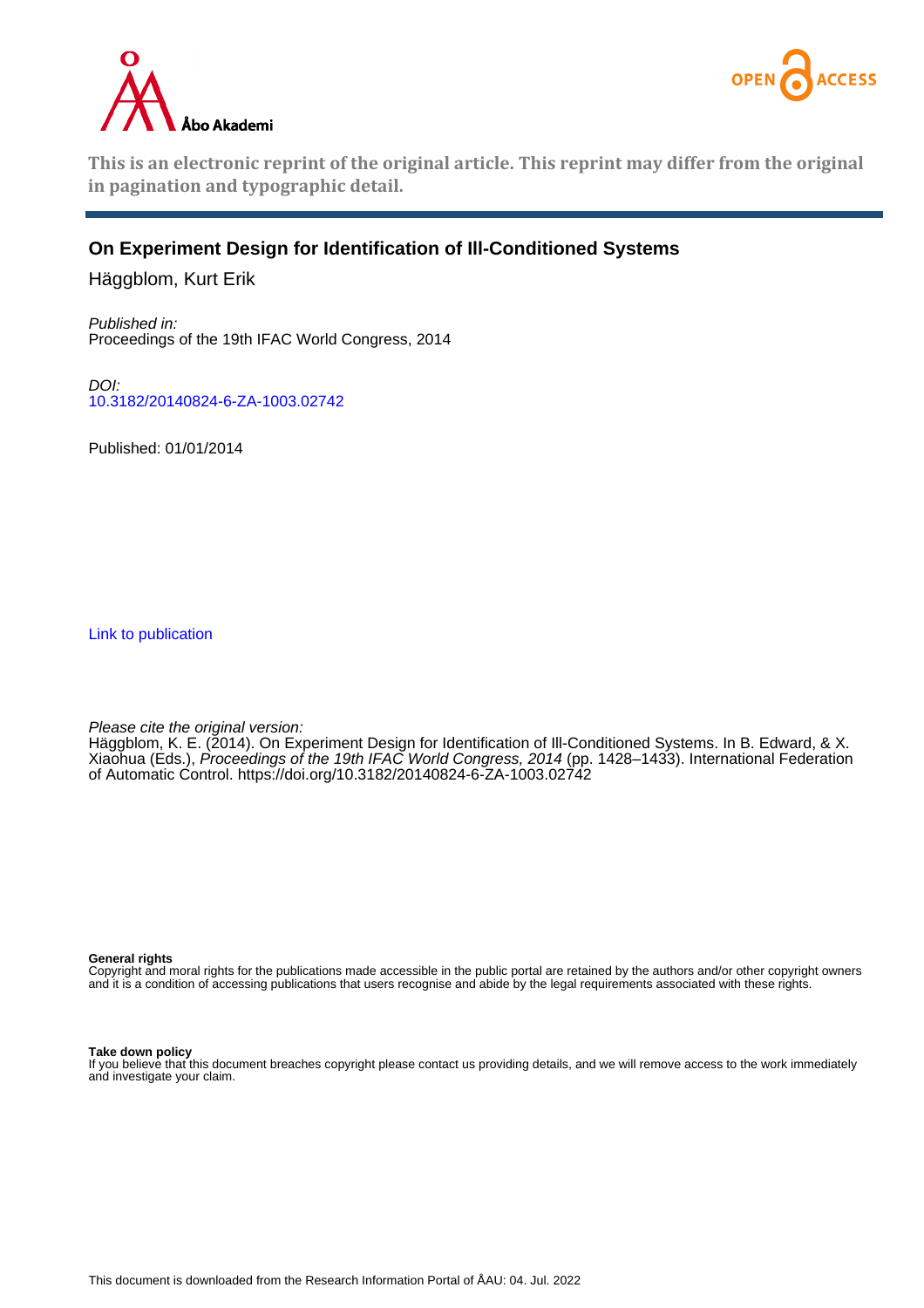# **On Experiment Design for Identification of Ill-Conditioned Systems**

**Kurt E. Häggblom**

*Process Control Laboratory, Department of Chemical Engineering, Åbo Akademi University, FI-20500 Turku, Finland. E-mail: khaggblo@abo.fi*

**Abstract:** In this paper experiment design for identification of ill-conditioned systems is studied. A short overview of recently proposed techniques is presented. These are mainly based on a singular value decomposition (SVD) of an estimated gain matrix. A summary of this approach with some extensions is given. Another approach is to find a D-optimal solution; the result is essentially the same as found by SVD methods. A result is that it is very important properly to excite the so-called low-gain direction of the system. The methods are motivated by the desire to guarantee integral controllability in model based control designs such as model predictive control (MPC). The dynamics of the process have not been a consideration in these works. However, it is well known from practical studies and simple models that high gains tend to be associated with slow dynamics and low gains with fast dynamics. For experiment design, it is useful to know how general this behaviour is. In this paper it is shown analytically that this indeed is a general property. Simple examples from the literature are used to support the result. Some possible modifications to existing design methods are given for situations, where the dynamics are not aligned with the gain directions.

*Keywords:* System identification, Multivariable systems, Ill-conditioned systems, Gain directionality, Experiment design, Input signals.

## 1. INTRODUCTION

A successful system identification requires data that are truly representative of the system to be identified. To obtain such data, the experiment design for the identification is of utmost importance. In this respect, multiple-input multiple-output (MIMO) systems are much more challenging than singleinput single-output (SISO) systems. In the major textbooks on system identification, surprisingly little is said on the subject of experiment design for MIMO system identification.

#### *1.1 Multi-SIMO, Multi-MISO, and MIMO Identification*

Isermann and Münchhof (2011, p. 429) mention that one approach is to perturb one input after another and to identify each input-output dynamics separately as a set of SISO models. However, Andersen et al. (1989) have shown that such a multi-SIMO (single-input multiple-output) approach yields a poor description of the so-called low-gain direction of a 2×2 model for a binary distillation column. Isermann and Münchhof also note that it is beneficial to perturb all inputs simultaneously because it saves time and yields coherent models. The input signals should then be uncorrelated, e.g., uncorrelated PRBS (pseudo-random binary sequence) signals. According to Isermann and Münchhof (2011, p. 443) one can in such a case use SISO parameter estimation methods by treating each output separately.

If the model is to be used for simulation, the above approach is probably adequate, but for prediction and control applications, all outputs should be treated simultaneously (Ljung, 1999, p. 525). The reason is that correlations between the outputs (i.e., "directionality") are not accounted for by a multi-MISO (multiple-input single-output) approach (Koung and MacGregor, 1993; Dayal and MacGregor, 1997). Thus, a MIMO system should be identified as a full MIMO system with all inputs perturbed simultaneously. The general view is that the inputs should then be uncorrelated to ensure identifiability. In practice, it suffices that they are not completely interdependent.

## *1.2 Ill-Conditioned Systems*

An ill-conditioned system is a MIMO system whose gain matrix has a large condition number (Skogestad et al., 1988). This means that the gain matrix is almost singular, which is caused by almost linearly interdependent matrix rows and columns. A consequence of this is that a certain combination of the inputs will be strongly amplified, whereas another, orthogonal, combination will be only weakly amplified. The strongest amplification occurs in the so-called high-gain direction, the weakest in the low-gain direction. For this reason, an ill-conditioned system is said to possess a strong directionality. These properties make identification and control difficult tasks.

Consider a system with the steady-state gain matrix *K* . For internal model control (IMC) based on a model with the gain matrix  $\hat{K}$ , Garcia and Morari (1985) have shown that the closed-loop system is robustly stably detunable if and only if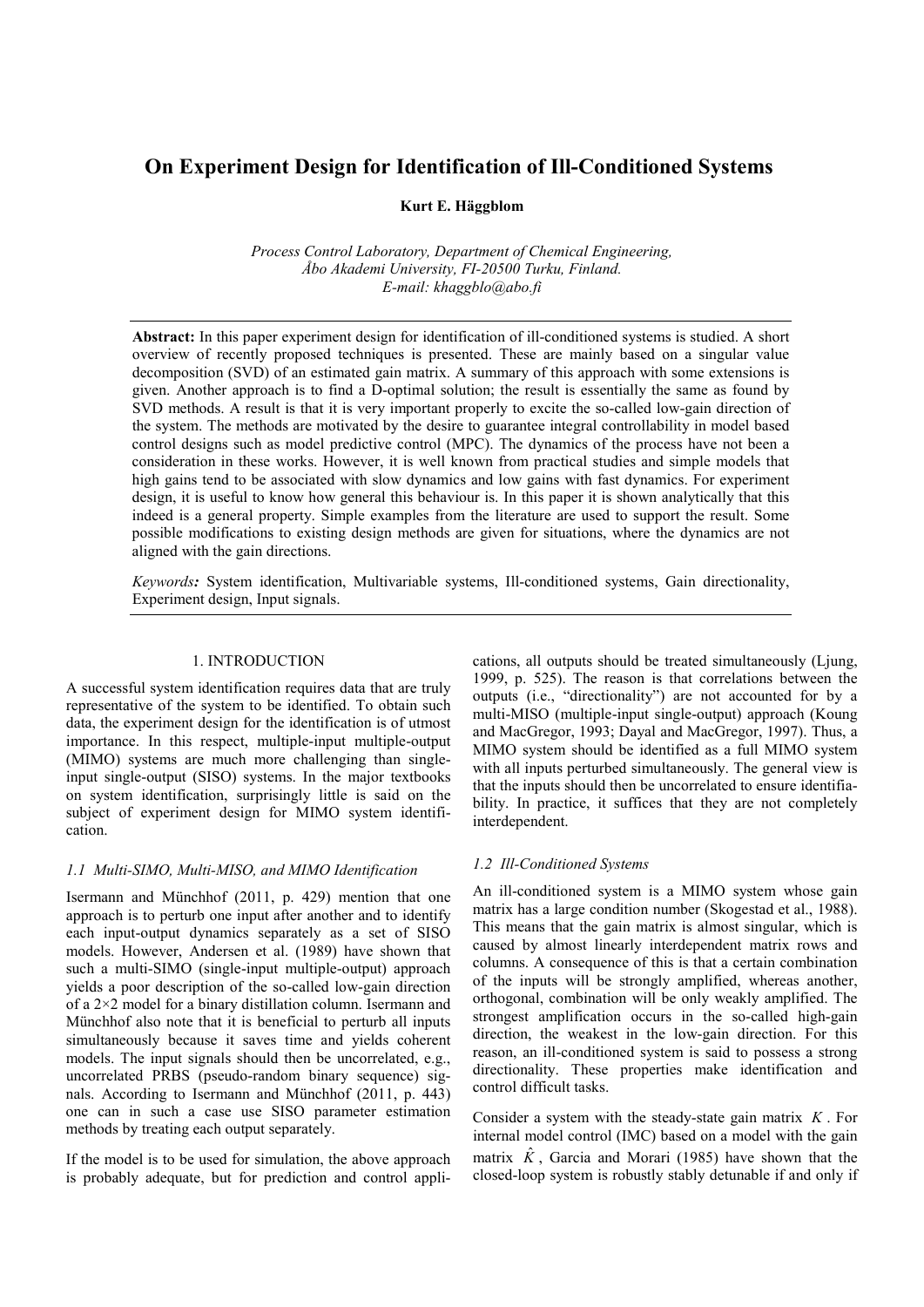$\text{Re}[\lambda_i (K\hat{K}^{-1})] > 0$ ,  $\forall i$ , where  $\lambda_i(\cdot)$  is the *i*th eigenvalue of  $(·)$ . This can be extended to apply for any multivariable controller with integral action based on  $\hat{K}$  (Koung and Mac-Gregor, 1993). For an ill-conditioned system, even small errors in  $\hat{K}$  can have a strong effect on  $\hat{K}^{-1}$ , thus causing the integral controllability condition to be violated. However, if the errors in  $\hat{K}$  are mostly aligned with the gain directions so that the directions are essentially unaffected, or if the gain directionality is reduced, larger errors can be tolerated.

The integral controllability condition can also be illustrated geometrically. Assume that the signs of the inputs and the outputs are chosen to make all gains of *K* positive. This is usually possible when the rows (or columns) of *K* are nearly linearly dependent. Figure 1 illustrates the column vectors of such a system. The closer the vectors are to each other, the stronger is the directionality of the system. If the errors in  $\hat{K}$ are uncorrelated, the corresponding vectors of the model,  $\hat{k_1}$ and  $\hat{k}_2$ , end within the dashed circles. If it is possible to draw a straight "singularity line" between the vectors such that both uncertainty regions are intersected, integral controllability cannot be guaranteed (Koung and MacGregor, 1993). This also means that there is a possibility that det *K* and  $\det \hat{K}$  have different signs. Figure 1 illustrates this situation. However, *if the uncertainties* tend to be correlated such that they *are more aligned with the gain vectors*, as illustrated by Fig. 2, *larger ellipsoidal uncertainties can be tolerated* without violation of the integral controllability condition.

## *1.3 Experiment Design for Ill-Conditioned Systems*

Koung and MacGregor (1993) have shown that the model uncertainty for an ill-conditioned  $2\times 2$  system can be shaped in the desired way if the low- and high-gain directions are explicitly excited. To arrive at this result, they employed a singular value decomposition (SVD) of the steady-state gain matrix. The SVD also showed that the strength of the directional excitations (e.g., the amplitudes of the "rotated" PRBS signals) should be inversely proportional to the respective singular values to make the outputs equally informative. This design yields linearly dependent input signals in each orthogonal gain direction. These signals, with different amplitudes, can be combined to excite both directions simultaneously in such a way that the overall sample correlations between the inputs are negligible, which is necessary for identifiability.

A potential problem with the combination of input signals is that they might yield output variations larger than intended. Of course, this has to be taken into account in the choice of input amplitudes by scaling them properly (Conner and Seborg, 1994). This consideration has been taken further by explicit inclusion of linear constraints on input and output variables (Bruwer and MacGregor, 1996; Zhan et al., 2006). The solution is obtained by minimization of a D-optimality criterion subject to the constraints.



*Fig. 1. Illustration of uncorrelated uncertainties.*



*Fig. 2. Illustration of correlated uncertainties.*

Another problem is that the designs by necessity are based on an approximate gain matrix. If the directionality of the gain matrix is different from that of the true system, the intended strong excitation in the low-gain direction may, in fact, excite the high-gain direction to a significant degree. Therefore, it is advisable to detune the excitation(s) in the low-gain direction(s). For a  $2\times 2$  system with the condition number 141.4, Bruwer and MacGregor (1996) suggested a detuning factor as low as  $c \approx 0.1$  for the low-gain excitation. Using quite advanced theoretical considerations, Darby and Nikolaou (2009) derived the detuning factor  $c_i = (\hat{\sigma}_i / \hat{\sigma}_1)^{2/3}$  for the *i*th gain direction. Here,  $\hat{\sigma}_i$  is the *i*th singular value of  $\hat{K}$ .

## *1.4 Design Modifications*

A slight modification to the basic experiment design of Koung and MacGregor (1993) has been suggested by Zhu and Stec (2006) and later used by Vaillant et al. (2013). The low-gain direction is still excited by correlated high-amplitude input signals, but the high-gain direction is not explicitly excited. Instead, low-amplitude uncorrelated signals are added to the low-gain signals. In practice, this will excite the high-gain direction.

In the above methods, PRBS-type signals are used as perturbation signals. Rivera et al. (2007) have suggested the use of more plant-friendly multi-sine signals as perturbations in the various gain directions.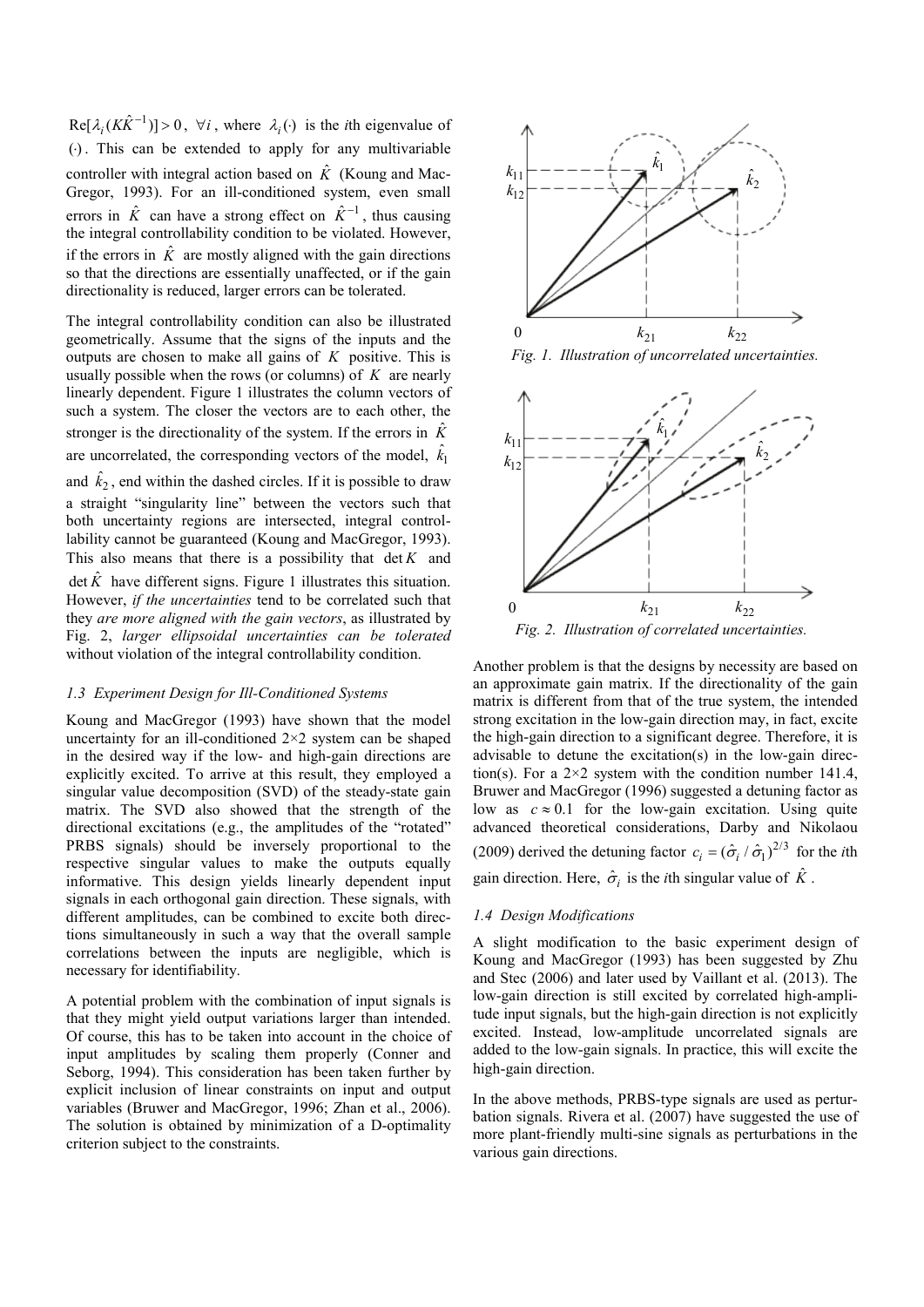## *1.5 Applications*

In the research mentioned above, simple linear models, mainly  $2<sup>nd</sup>$  order  $2\times 2$  systems, have been used for illustration. Similar methods have been applied to the identification of a pilot-scale two-product distillation column by Häggblom and Böling (1998, 2013). The general conclusion is that explicit excitation of the gain directions is superior to other types of excitations (Häggblom and Böling, 2013). Even gaindirectional step signals outperform uncorrelated PRBS signals. For distillation columns it is easy to find the gain directions because they are very accurately given by the product flow gains, which are easy to determine, in the socalled *LV*-structure (Häggblom, 1995).

### *1.6 Contribution of This Paper*

The main motivation behind the mentioned design methods is to shape the uncertainty of the steady-state gain matrix so as to maximize the range for integral controllability when using, e.g., model predictive control (MPC). *The dynamics of the system have not been a consideration in the experiment design.* However, there is also a dynamic directionality as exemplified by distillation columns, for which it has been noted that the dynamics of the high-gain direction are significantly slower than the dynamics of the low-gain direction. (Skogestad and Morari, 1988a; Andersen et al., 1989). For many simplified linear models given in the literature, these directions coincide exactly because of the way they have been derived. But how general is this property?

In this paper it is shown that *there is a general connection between high gains and slow dynamics, and vice versa*. This is shown by examples from the literature, but a theoretical explanation is also provided. However, the gain and dynamic directions coincide exactly only in special cases. Based on this, a modified experiment design, aimed at providing better information about dynamics than the steady-state gain-based designs, is considered. As a prelude to this, a summary of the author's interpretation/development of the experiment design principles for identification of ill-conditioned systems based on the steady-state gain matrix is given.

## 2. EXPERIMENT DESIGN FOR OPEN-LOOP MIMO IDENTIFICATION

## *2.1 Singular Value Decomposition*

Consider a system with an input vector *u* , an output vector *y*, denoted  $\overline{y}$  at steady state, and a non-singular steady-state gain matrix *K* of size  $m \times m$ . A singular value decomposition of *K* yields

$$
\overline{y} = K u = W \Sigma V^{\mathrm{T}} u \,, \tag{1}
$$

where *V* and *W* are orthogonal matrices and  $\Sigma$  is a diagonal matrix of singular values,  $\sigma_i$ ,  $i = 1, 2, ..., m$ ,  $\sigma_1 \ge \sigma_2 ... \ge \sigma_m > 0$ . The orthogonality means that  $V^T V = I$ and  $W^{T}W = I$  (Golub and Van Loan, 2013).



*Fig. 3. Illustration of vectors in orthogonal system.*

#### *2.2 A Variable Transformation*

A new input  $\xi$  is defined by

$$
\xi = \Sigma V^{\mathrm{T}} u \ . \tag{2}
$$

The steady-state output is then given by

$$
\overline{y} = W\xi. \tag{3}
$$

By using *m* linearly independent vectors ξ as inputs, *W* can conceptually be identified instead of *K* . Of course, ξ cannot be applied directly, but it can be realized in the true system by the input

$$
u = \hat{V} \hat{\Sigma}^{-1} \xi, \qquad (4)
$$

where  $\hat{V}$  and  $\hat{\Sigma}$  are estimates of  $V$  and  $\Sigma$ , respectively. This use of variable transformations is analogous to the use of variable transformations for synthesizing control structures with desired properties (Häggblom and Waller, 1988, 1990).

#### *2.3 Integral Controllability*

Because *W* is orthogonal with all eigenvalues and singular values equal to 1, the hypothetical identification of  $W$  is a very easy task. The fact that the columns of *W* are orthogonal means that even comparatively large identification errors will not compromise the integral controllability condition based on *W*, i.e.,  $\text{Re}[\lambda_i(W\hat{W}^{-1})] > 0$ . This is also illustrated in Fig. 3. Hence, it is not required to know  $\hat{\Sigma}$  and  $\hat{V}$  accurately in (4). In fact, the accuracy of  $\hat{\Sigma}$  is quite unimportant, since it only affects the size of the perturbations in each direction and not the actual directions.

#### *2.4 Design Options*

One way of forming *m* linearly independent vectors of  $\xi$  is to use  $\xi_i \neq 0$  and  $\xi_j = 0$ ,  $j \neq i$ , for  $i = 1, ..., m$ . Here,  $\xi_i$  is the *i*th component of  $\xi$ . If the *i*th column of *W* is denoted *w<sub>i</sub>*, this yields the output  $\overline{y} = w_i \xi_i$  with the 2-norm  $\|\overline{y}\|_2 = |\xi_i|$ . Hence,  $|\xi_1| = |\xi_2| = ... = |\xi_m|$  makes all excitations equally "informative." By choosing  $|\xi_i|$  differently, certain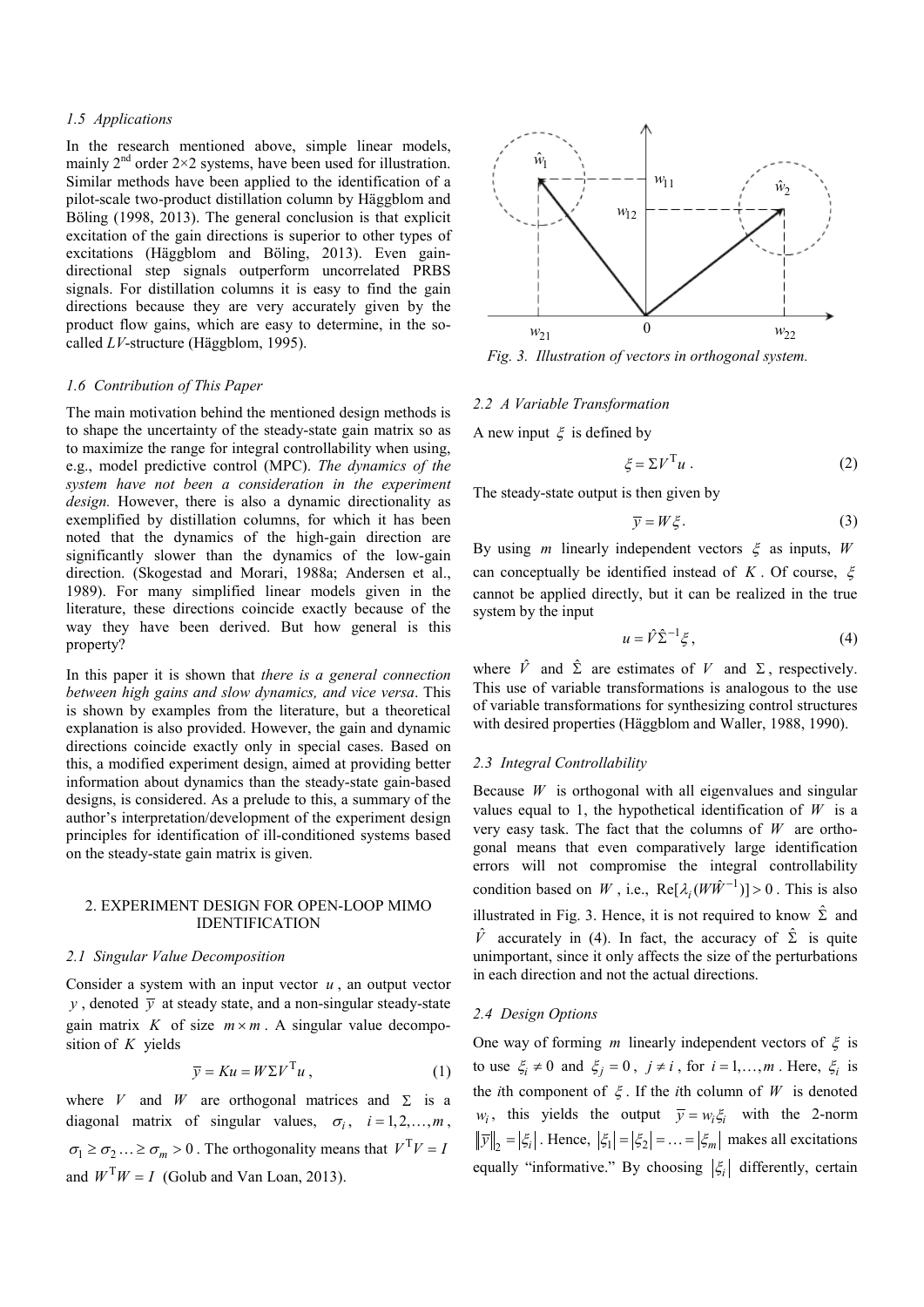directions can be detuned (or amplified). Note that  $\xi_1$  excites the highest gain direction and  $\xi_m$  excites the lowest gain direction because of the order of the singular values in (1).

Assume that an amplitude  $a_i > 0$  is selected for the perturbation  $\xi$  is then 2-norm of the outputs produced by  $\xi$  is then proportional to  $a_i$ . This amplitude should be selected with possible detuning in mind. The perturbation  $\xi$  can be a (series of) step change(s), a PRBS, a multisine signal, or any other type of perturbation considered adequate. The directions *i* can be excited separately (in sequence), or all together provided that all  $\xi_i$ ,  $i = 1, ..., m$ , are mutually independent (i.e., uncorrelated). It is even possible to mix different types of signals. In all situations, the input to the true system is calculated by (4). Examples of excitations calculated in this way are given in Häggblom and Böling (2013).

## 3. CONNECTIONS BETWEEN STEADY-STATE GAINS AND DYNAMICS

#### *3.1 From State-Space Model to Transfer Function*

To show the connection between steady-state gains and dynamics, a state-space description,

$$
\dot{x}(t) = Ax(t) + BTu(t)
$$
  
\n
$$
y(t) = Cx(t),
$$
\n(5)

is used. Here the input matrix is denoted by the transpose  $B<sup>T</sup>$ to streamline the notation in the following development. The transfer function for this system is given by

$$
G(s) = C(sI - A)^{-1}B^{T}.
$$
 (6)

Assume that the system matrix is diagonalizable. This is always true for a system with distinct real poles, but sometimes also with repeated real poles. Thus, it is assumed that

$$
A = \begin{bmatrix} \lambda_1 & 0 & \cdots & 0 \\ 0 & \lambda_2 & \ddots & \vdots \\ \vdots & \ddots & \ddots & 0 \\ 0 & \cdots & 0 & \lambda_n \end{bmatrix},
$$
 (7)

where  $\lambda_{\ell}$ ,  $\ell = 1, 2, ..., n$ , are the eigenvalues of *A*. Denote the  $\ell$  th column of *B* and *C* by  $b_{\ell}$  and  $c_{\ell}$ , respectively. The transfer function can then be expressed as

$$
G(s) = \sum_{\ell=1}^{n} c_{\ell} (s - \lambda_{\ell})^{-1} b_{\ell}^{T} . \qquad (8)
$$

#### *3.2 Steady-State Gains and Dynamics*

Assume that the system is stable with the time constants  $T_{\ell}$ defined by  $\lambda_{\ell} = -1/T_{\ell}$ ,  $\ell = 1,...,n$ . The steady-state gain matrix can then be expressed as

$$
K = \sum_{\ell=1}^{n} c_{\ell} T_{\ell} b_{\ell}^{\mathrm{T}} \tag{9}
$$

From this expression it is clear that *large time constants tend to yield gains of large magnitude whereas small time con-* *stants hardly affect the gains at all unless*  $b_{\ell}$  *and*  $c_{\ell}$  *happen* to be very counteractive. Excitation of a high-gain direction will then tend to have slow dynamics whereas excitation of a low-gain direction tends to have faster dynamics.

#### *3.3 Gain Directions and Dynamics*

Substitution of the time constants into (8) yields

$$
G(s) = \sum_{\ell=1}^{n} \frac{c_{\ell} T_{\ell} b_{\ell}^{T}}{T_{\ell} s + 1}.
$$
 (10)

If  $b_{\ell}$  happens to be exactly aligned with some  $v_i$  (i.e., the *i*th column of *V* ), excitation of the *i*th direction according to the steady-state design will also excite the dynamics governed by  $T_f$ . Moreover, an excitation orthogonal to this direction, will completely suppress  $T_{\ell}$ . This happens to the slow dynamics when the low-gain direction is excited if the dynamics are aligned with the gain directions.

Of course, there are also situations when the dynamics are not aligned with the gain directions. It may even be impossible due to the structure of the model. Consider a  $2 \times 2$  system with second-order transfer functions. The transfer functions for output 1 can be written

$$
g_{11}(s) = \frac{k_{11}^{\text{H}}}{T_{11}s + 1} + \frac{k_{11}^{\text{L}}}{T_{12}s + 1}, \ g_{12}(s) = \frac{k_{12}^{\text{H}}}{T_{11}s + 1} + \frac{k_{12}^{\text{L}}}{T_{12}s + 1}, \ (11)
$$

where  $T_{11} > T_{12} > 0$ . Assume that the input  $u^H = [u_1^H \ u_2^H]$ excites the slower dynamics only. Then

$$
k_{11}^{\text{L}}u_1^{\text{H}} + k_{12}^{\text{L}}u_2^{\text{H}} = 0 \tag{12}
$$

If the orthogonal input  $u^L = \begin{bmatrix} -1/u_1^H & 1/u_2^H \end{bmatrix}$  excites the faster dynamics only,  $-k_{11}^H / u_1^H + k_{12}^H / u_2^H = 0$ , or

$$
k_{11}^{\rm H} u_2^{\rm H} - k_{12}^{\rm H} u_1^{\rm H} = 0 \,. \tag{13}
$$

Combination of (12) and (13) yields

$$
\frac{k_{11}^{\text{H}}}{k_{12}^{\text{H}}} = -\frac{k_{12}^{\text{L}}}{k_{11}^{\text{L}}} = -\frac{u_1^{\text{H}}}{u_2^{\text{H}}}
$$
(14)

as a requirement for the possibility of exciting the dynamics separately. A similar expression can be derived for output 2.

Assume that the transfer functions (11) contain no zeroes. This means that

$$
k_{11}^{\text{L}}T_{11} + k_{11}^{\text{H}}T_{12} = 0 \,, \ \ k_{12}^{\text{L}}T_{11} + k_{12}^{\text{H}}T_{12} = 0 \,, \tag{15}
$$

from which it follows that

$$
\frac{k_{11}^{\text{H}}}{k_{11}^{\text{L}}} = \frac{k_{12}^{\text{H}}}{k_{12}^{\text{L}}} = -\frac{T_{11}}{T_{12}}.
$$
\n(16)

A similar expression can be derived for output 2. Because (16) is incompatible with (14), it means that the *dynamics cannot be aligned with the gain directions if neither transfer function for an output contains a zero*. It is possible, if at least one transfer function contains a zero.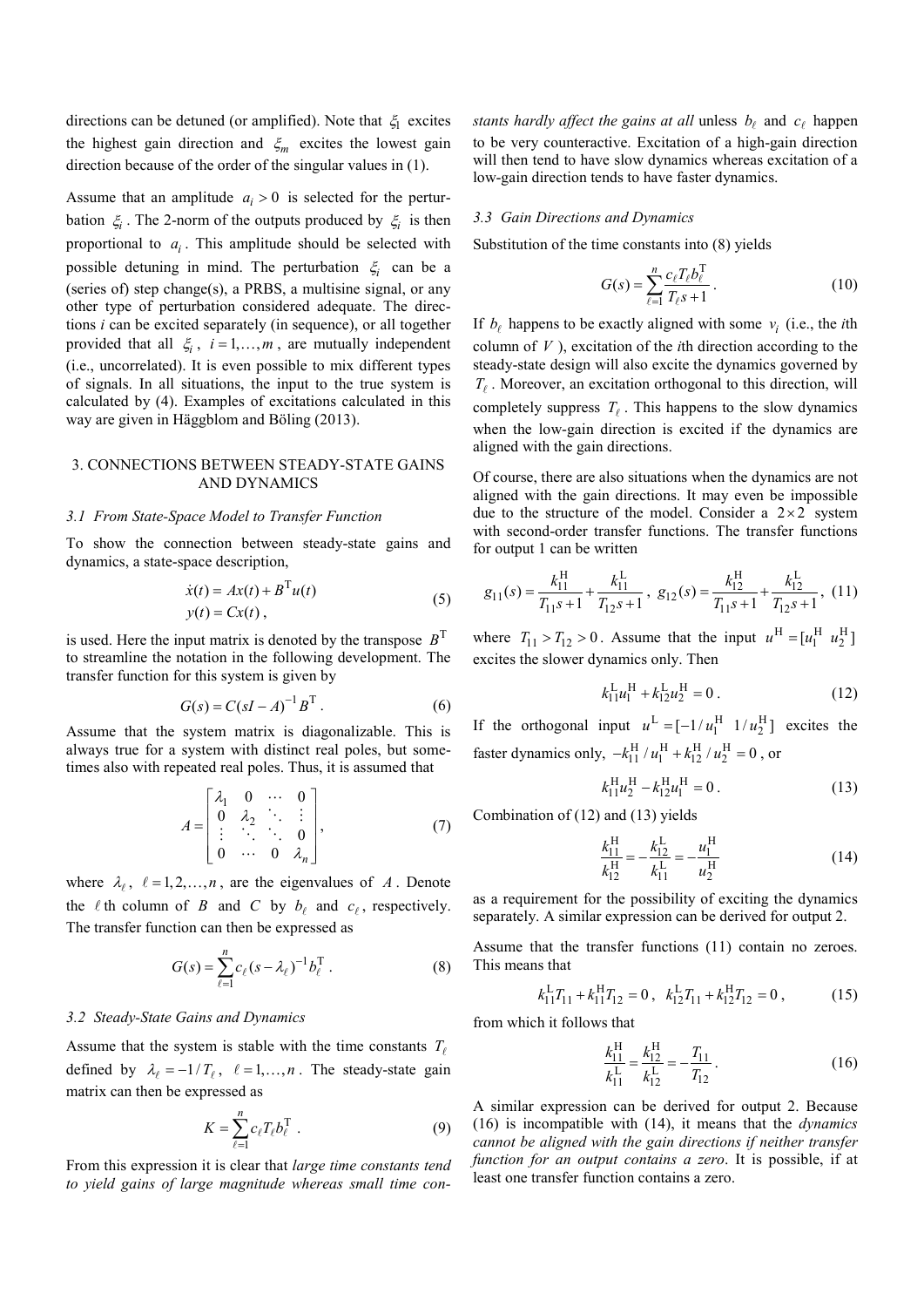## *3.4 A Modified Design*

Assume that  $T_1 \geq \ldots \geq T_n > 0$ . If  $b_1$  is not orthogonal to any gain direction  $v_i$ , the effect of the slow dynamics cannot be suppressed by the steady-state directional design. However, if (an estimate of)  $b_1$  is available, *an input orthogonal to*  $b_1$  *can be used to suppress the slow dynamics*.

A normal situation is that the system order *n* is larger than the number of inputs, *m* . Then some directions will always have higher-order dynamics than first order. Also in this case, there is a possibility of selecting what dynamics to suppress.

## 4. EXAMPLES

#### *4.1 A Simple Model of a Heat Exchanger*

Jacobsen and Skogestad (1994) have derived a linear model of a much simplified heat exchanger. By choosing certain parameters equal, a lot of symmetries were introduced. The model is described by the transfer function

$$
G(s) = \frac{89.243}{(100s+1)(2.439s+1)} \left[ \begin{array}{cc} -21(4.76s+1) & 20 \\ -20 & 21(4.76s+1) \end{array} \right].(17)
$$

The steady-state gain-matrix is

$$
K = 89.243 \begin{bmatrix} -21 & 20 \\ -20 & 21 \end{bmatrix} . \tag{18}
$$

A singular value decomposition of *K* yields

$$
\Sigma = 89.243 \begin{bmatrix} 41 & 0 \\ 0 & 1 \end{bmatrix}, \tag{19a}
$$

$$
W = \begin{bmatrix} -0.7071 & -0.7071 \\ -0.7071 & 0.7071 \end{bmatrix},
$$
 (19b)

$$
V = \begin{bmatrix} 0.7071 & 0.7071 \\ -0.7071 & 0.7071 \end{bmatrix}.
$$
 (19c)

The symmetries are very apparent from *W* and *V* .

From (19c) it follows that equal input changes of opposite signs will excite the high-gain direction whereas identical changes will excite the low-gain direction. From (17) it follows that the high-gain changes give a slow response with the time constant 100 and the low-gain changes a fast response with the time constant 2.439.

## *4.2 A Simplified Model of a High-Purity Distillation Column*

Skogestad and Morari (1988a, b) have developed a simple linear distillation model based on the observed response of a simulated binary distillation column to certain changes in the internal flows (reflux and boilup) and the product flows. A significant idealization is that constant molar flows were assumed in the column sections. This model has been used in many MIMO identification studies.

To highlight some properties of the model, its transfer function is expressed in the form

$$
G(s) = \begin{bmatrix} \frac{87.8}{1+194s} & -\frac{87.8}{1+194s} + \frac{1.4}{1+15s} \\ \frac{108.2}{1+194s} & -\frac{108.2}{1+194s} - \frac{1.4}{1+15s} \end{bmatrix}.
$$
 (20)

The steady-state gain matrix is

$$
K = \begin{bmatrix} 87.8 & -86.4 \\ 108.2 & -109.6 \end{bmatrix} .
$$
 (21)

A singular value decomposition of *K* yields

$$
\Sigma = \begin{bmatrix} 197.21 & 0 \\ 0 & 1.3914 \end{bmatrix},
$$
 (22a)

$$
W = \begin{bmatrix} -0.6246 & -0.7809 \\ -0.7809 & 0.6246 \end{bmatrix},
$$
 (22b)

$$
V = \begin{bmatrix} -0.7066 & -0.7077 \\ 0.7077 & -0.7066 \end{bmatrix}.
$$
 (22c)

The model has the condition number  $\kappa = 197.21/1.3914$  $\approx$  142. The scaled high- and low-gain input directions  $u^H$ and  $u^L$ , respectively, are

$$
u^{\rm H} = \begin{bmatrix} -0.7066 & 0.7077 \end{bmatrix}^{\rm T} / 197.21, \tag{23a}
$$

$$
u^{\text{L}} = \begin{bmatrix} -0.7077 & -0.7066 \end{bmatrix}^{\text{T}} / 1.3914 . \tag{23b}
$$

Step changes of size  $u^H$  and  $u^L$  yield steady-state outputs

$$
\overline{y}^{\text{H}} = \begin{bmatrix} -0.6246 & 0.7809 \end{bmatrix}^{\text{T}}, \qquad (24a)
$$

$$
\overline{y}^{\text{L}} = [-0.7809 \ 0.6246]^{\text{T}} \,. \tag{24b}
$$

Consider now the dynamics. It is easy to see that a step change  $u^L$  in the low-gain direction does almost, but not completely, cancel out the slow dynamics in (20). Likewise, a step change  $u^H$  in the high-gain direction mostly excites the slow dynamics, but some fast dynamics also remain. The fact that the dynamics are not exactly cancelled out is not due to calculation inaccuracy. The form of (20) reveals that the slow dynamics could be cancelled out by equal changes in the two inputs, but the fast dynamics can never be cancelled out by a change orthogonal to this. In practice, however, the dynamics are excellently separated.

A state-space representation of (20) in the form of (5) is defined by

$$
A = \begin{bmatrix} -\frac{1}{194} & 0 \\ 0 & -\frac{1}{15} \end{bmatrix}, B^{\mathrm{T}} = \begin{bmatrix} 1 & -1 \\ 0 & 1 \end{bmatrix}, C = \begin{bmatrix} \frac{87.8}{194} & \frac{1.4}{15} \\ \frac{108.2}{194} & -\frac{1.4}{15} \end{bmatrix}. (25)
$$

It is now obvious that the slow dynamics are cancelled out by two equal changes in the inputs whereas the fast dynamics are cancelled by a change in the first input only with the second input unchanged. These were, in fact, the assumptions when the model was derived (Skogestad and Morari, 1988a).